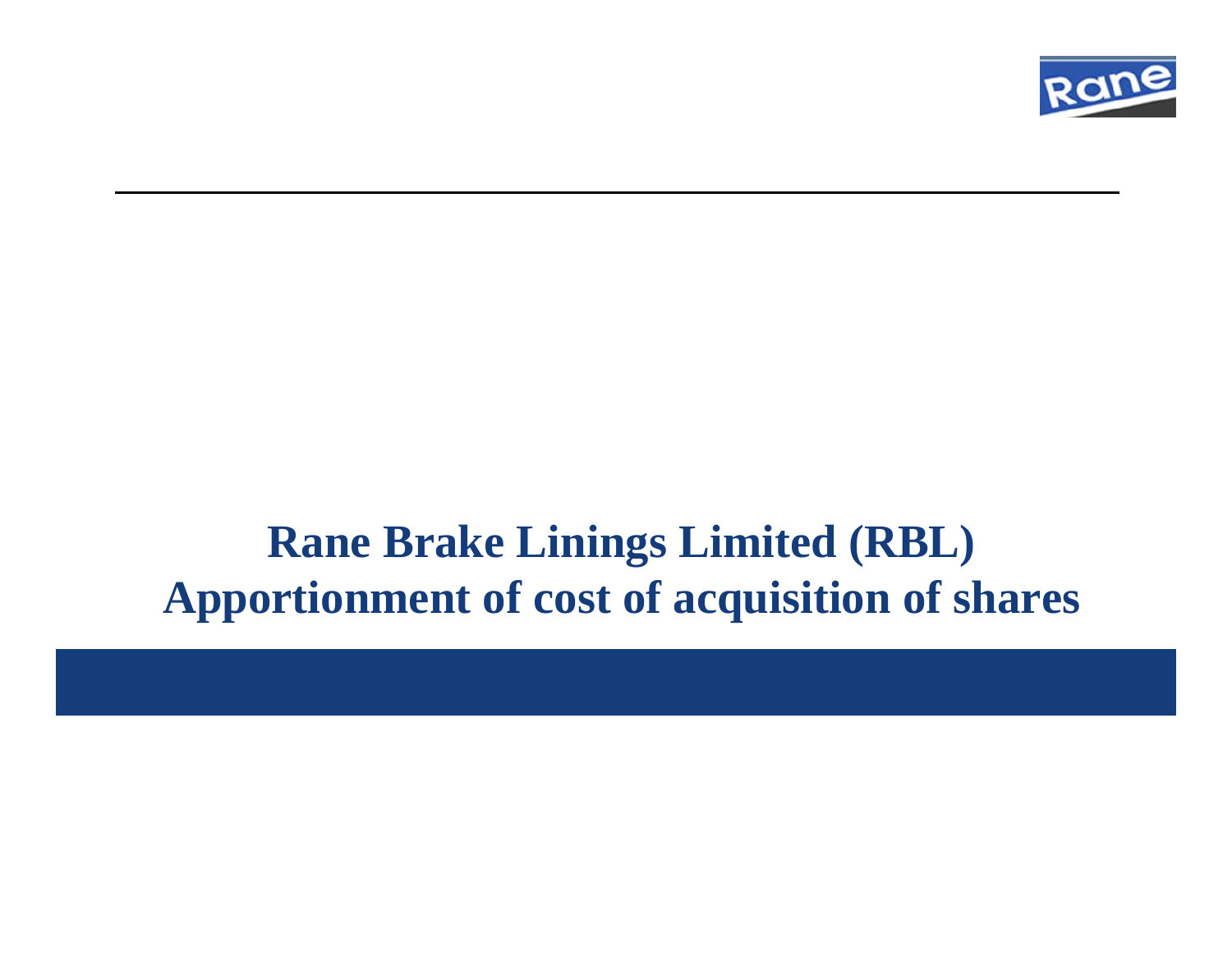

#### **Contents Contents**

- $\Box$ **Background**
- $\begin{picture}(150,10) \put(0,0){\line(1,0){10}} \put(15,0){\line(1,0){10}} \put(15,0){\line(1,0){10}} \put(15,0){\line(1,0){10}} \put(15,0){\line(1,0){10}} \put(15,0){\line(1,0){10}} \put(15,0){\line(1,0){10}} \put(15,0){\line(1,0){10}} \put(15,0){\line(1,0){10}} \put(15,0){\line(1,0){10}} \put(15,0){\line(1,0){10}} \put(15,0){\line($ Split up of Cost of Acquisition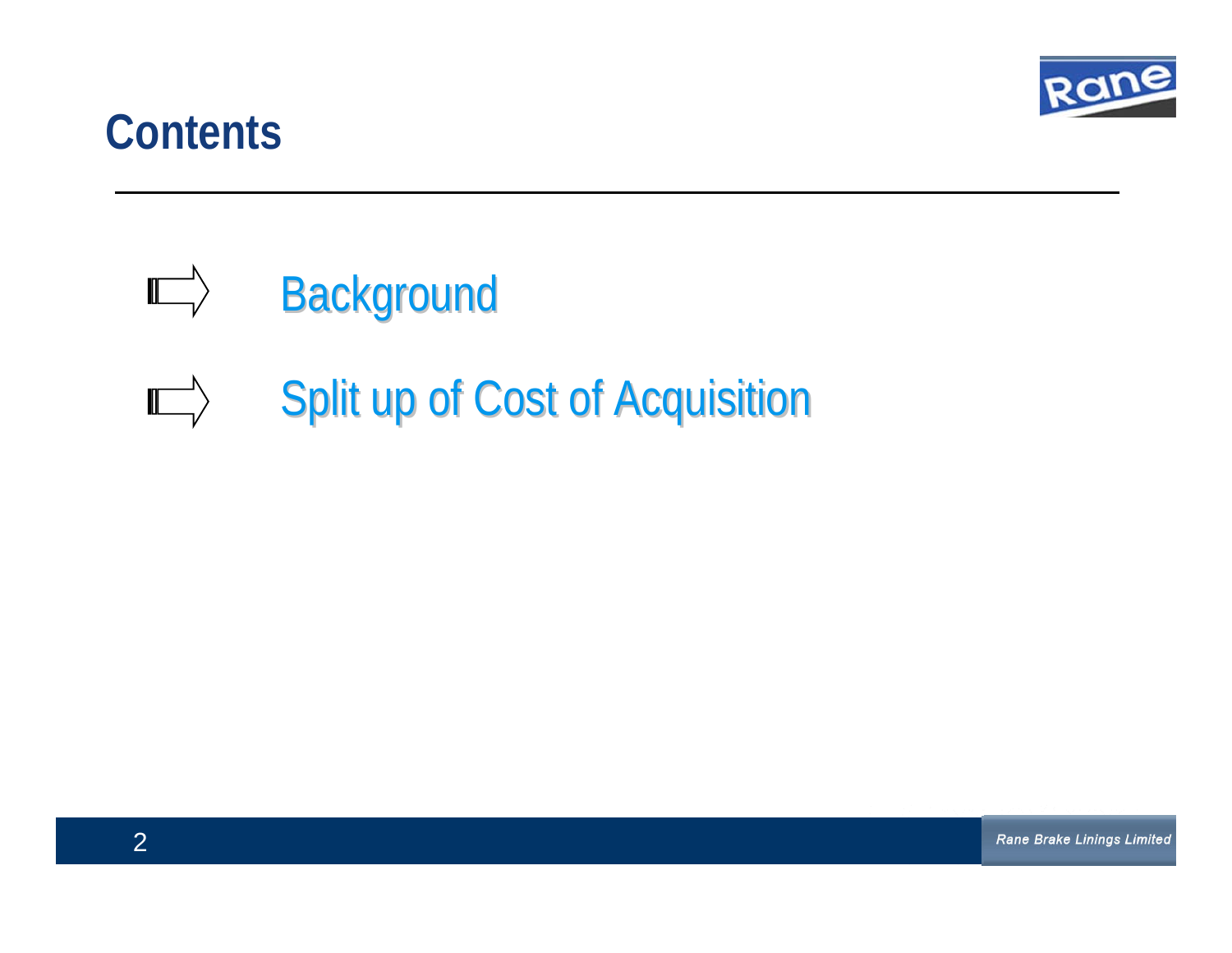

# **Background**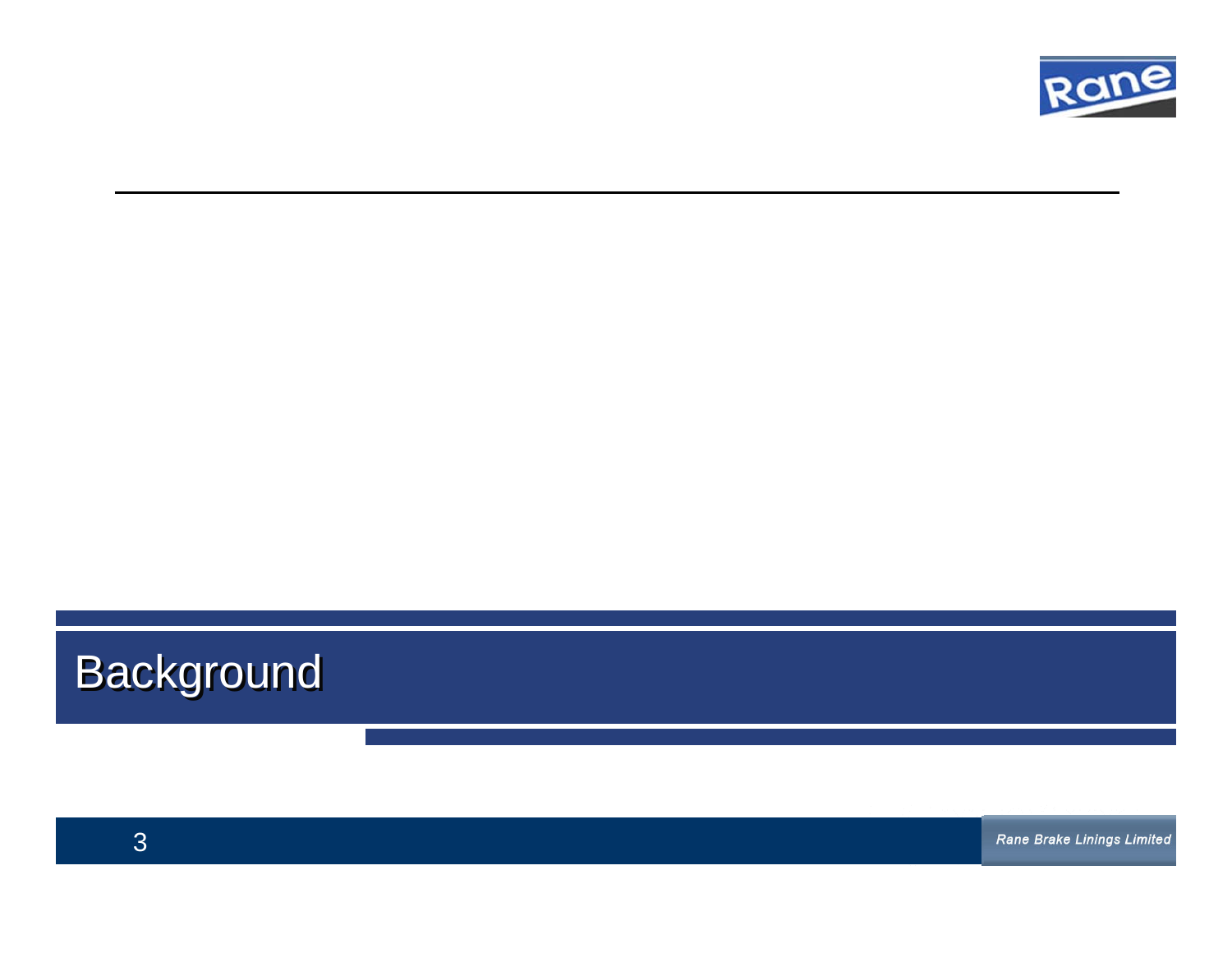

### **Background Background**

 $\triangleright$  The Hon'ble High Court of judicature at Madras, vide its Order dated 20<sup>th</sup> December 2007 has approved the Scheme of Arrangement under Section 391 read with 394 of the Companies Act, 1956, for De-merger of the manufacturing of Arrangement under Section 391 read with 394 of the Companies Act, 1956, for De-merger of the manufacturing undertaking of RBL on a going concern basis to Rane Brake Products Limited (since renamed as 'Rane Brake Lining undertaking of RBL on a going concern basis to Rane Brake Products Limited (since renamed as 'Rane Brake Lining Limited') and merger of the remaining business of RBL into Rane Holdings Limited ( 'RHL') Limited') and merger of the remaining business of RBL into Rane Holdings Limited ( 'RHL')

For every 100 shares in RBL 100 shares in RANE BRAKE LINING LIMITED; and For every 100 shares in RBL 100 shares in RANE BRAKE LINING LIMITED; and 75 shares in RANE HOLDINGS LIMITED

 $\triangleright$  This presentation outlines the manner of apportionment of the cost of acquisition of RBL's shares for the purposes of the Income Tax Act, 1961 ('Act') the Income Tax Act, 1961 ('Act')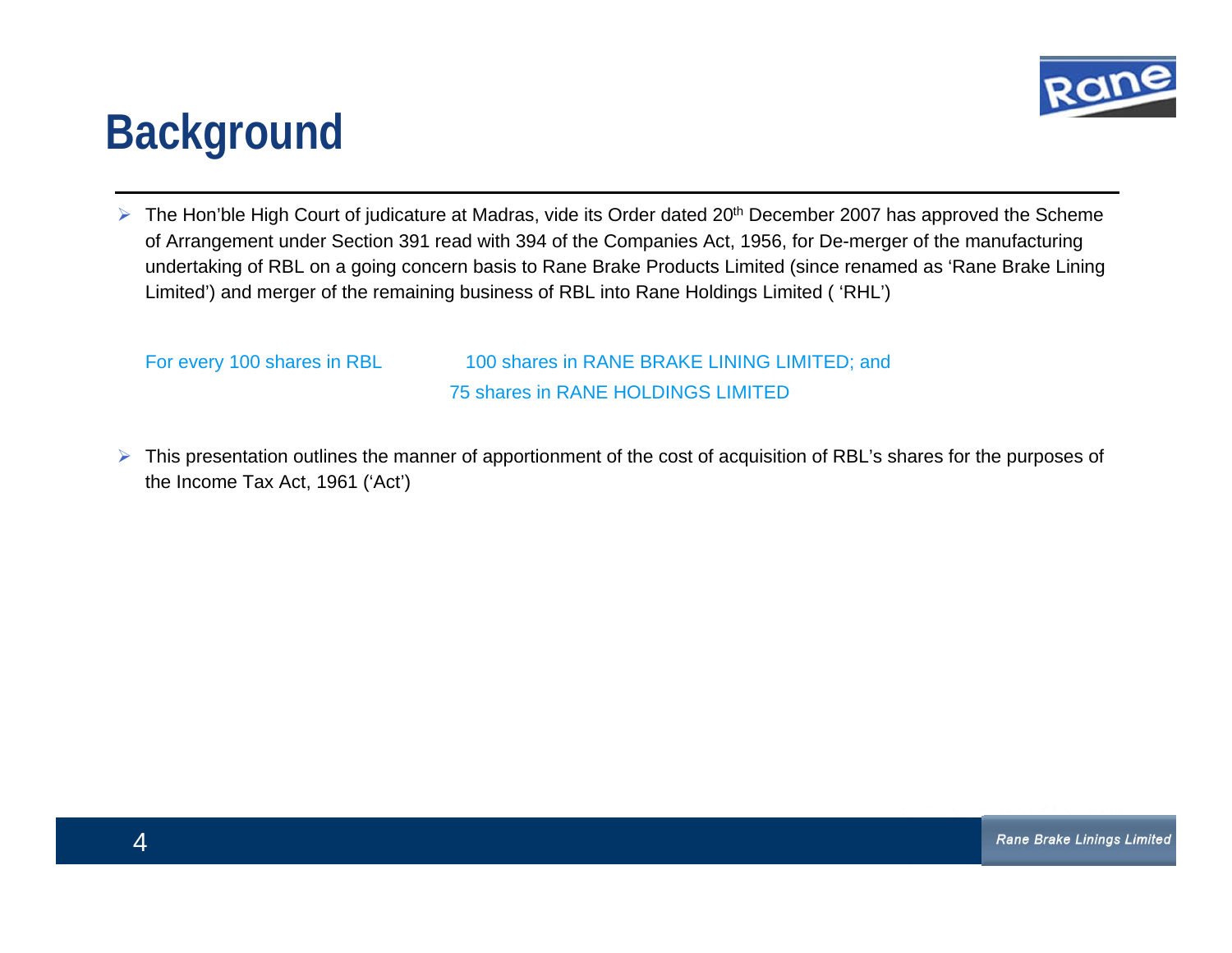

#### Split up of cost of Acquisition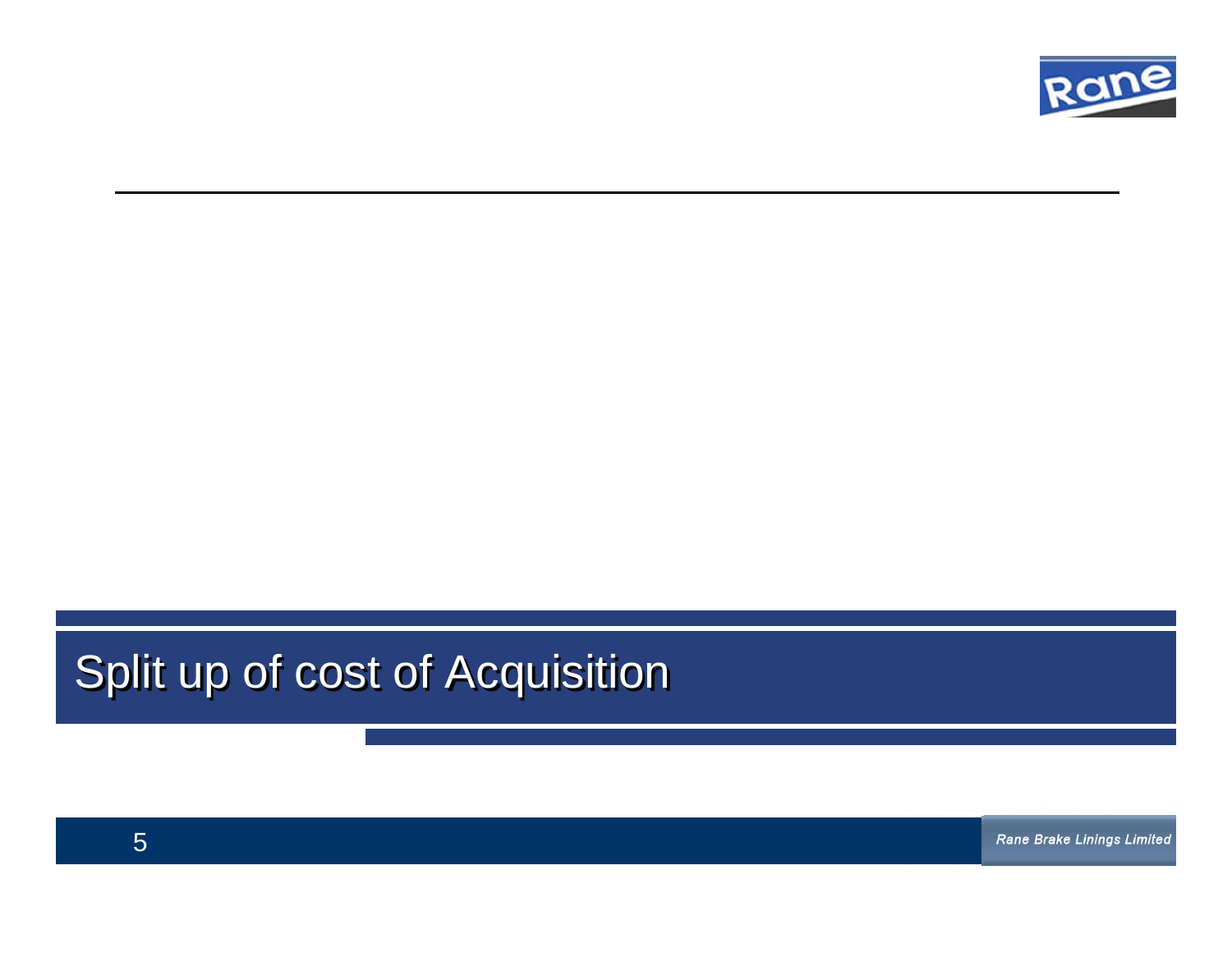

# **Split up of cost of acquisition Split up of cost of acquisition**

¾ With regard to the Cost of Acquisition of New Shares in Rane Brake Products Limited (since renamed as 'Rane With regard to the Cost of Acquisition of New Shares in Rane Brake Products Limited (since renamed as 'Rane Brake Lining Limited'), Section 49(2C) of the Act provides the formula for splitting the original Cost of Acquisition of shares of RBL between New Shares allotted in Rane Brake Products Limited (since renamed as 'Rane Brake shares of RBL between New Shares allotted in Rane Brake Products Limited (since renamed as 'Rane Brake Lining Limited') and RBL. Lining Limited') and RBL. ¾

An extract of the provisions of Section 49(2C) is reproduced below for your reference: An extract of the provisions of Section 49(2C) is reproduced below for your reference:

"…the cost of acquisition of shares in the resulting company shall be the amount which bears to the cost of acquisition of the shares held by the assessee in the demegered company the same proportion as the net book value of the assets transferred in a *demerger bears to the net worth of the demerged company immediately before such demerger…" demerger bears to the net worth of the demerged company immediately before such demerger…"*

"…Explanation – for the purpose of this section, net worth shall mean the aggregate of the paid up share capital and general reserves as appearing in the books of accounts of the demerged company immediately before the demerger..."

¾¾▶ With regard to the Cost of Acquisition of Shares in RBL, Section 49(2D) of the Act provides the formula for splitting the original Cost of Acquisition of shares of RBL between New Shares allotted in Rane Brake Products Limited the original Cost of Acquisition of shares of RBL between New Shares allotted in Rane Brake Products Limited (since renamed as 'Rane Brake Lining Limited') and RBL. (since renamed as 'Rane Brake Lining Limited') and RBL.

An extract of the provisions of Section 49(2D) is reproduced below for your reference: An extract of the provisions of Section 49(2D) is reproduced below for your reference:

"…the cost of acquisition of the original shares held by the shareholder in the demerged company shall be deemed to have been " *reduced by the amount so arrived at under sub-section (2C)…" reduced by the amount so arrived at under sub-section (2C)…"*

6¾¾▶ On amalgamation, the cost of acquisition of shares in RHL shall be deemed to be the cost of acquisition of shares in the amalgamating company i.e. RBL. Accordingly, cost attributed to shares of RBL upon de-merger shall be in the amalgamating company i.e. RBL. Accordingly, cost attributed to shares of RBL upon de-merger shall be deemed to be the cost of acquisition of shares in RHL deemed to be the cost of acquisition of shares in RHL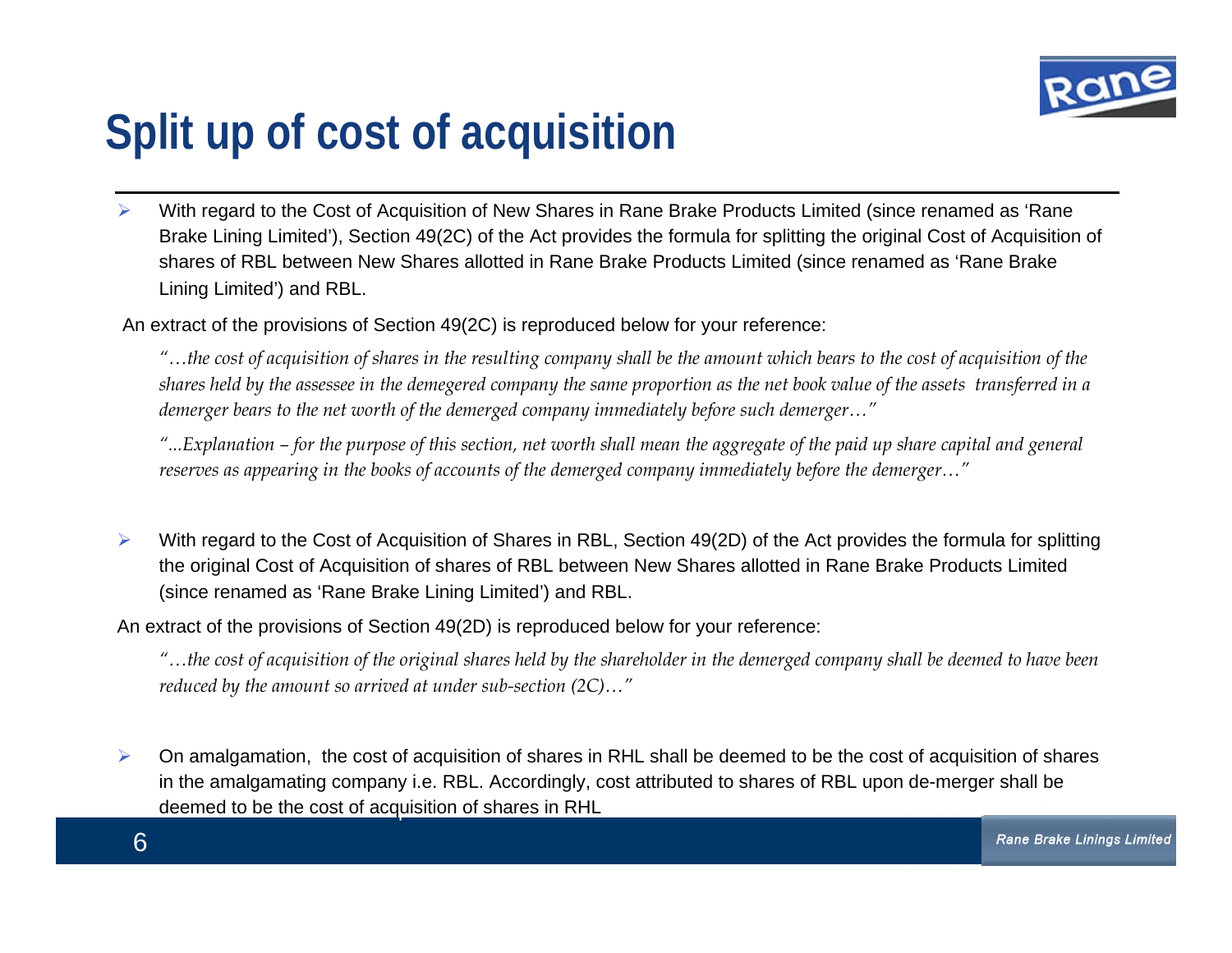

### **Indicative illustration Indicative illustration**

**Computation of cost of acquisition of shares of Rane Brake Products Limited (since renamed as 'Rane Brake Lining Limited')**

| <b>Particulars</b>                                                                                               | Ref                           | <b>Amount Rs</b> |
|------------------------------------------------------------------------------------------------------------------|-------------------------------|------------------|
| Shareholder X holding 1000 shares of RBL @ 150 per share                                                         | (A)                           | 150,000          |
| Cost of 1000* shares of Rane Brake Products Limited (since<br>renamed as Rane Brake Lining Limited) on de-merger | $(B = A \times 52.69\%^{**})$ | 79,034           |
| Cost of 750* shares of RHL on amalgamation                                                                       | $(C = A-B)$                   | 70,966           |

\* Based on share exchange ratio specified in the scheme of arrangement

\*\* Refer Annexure for details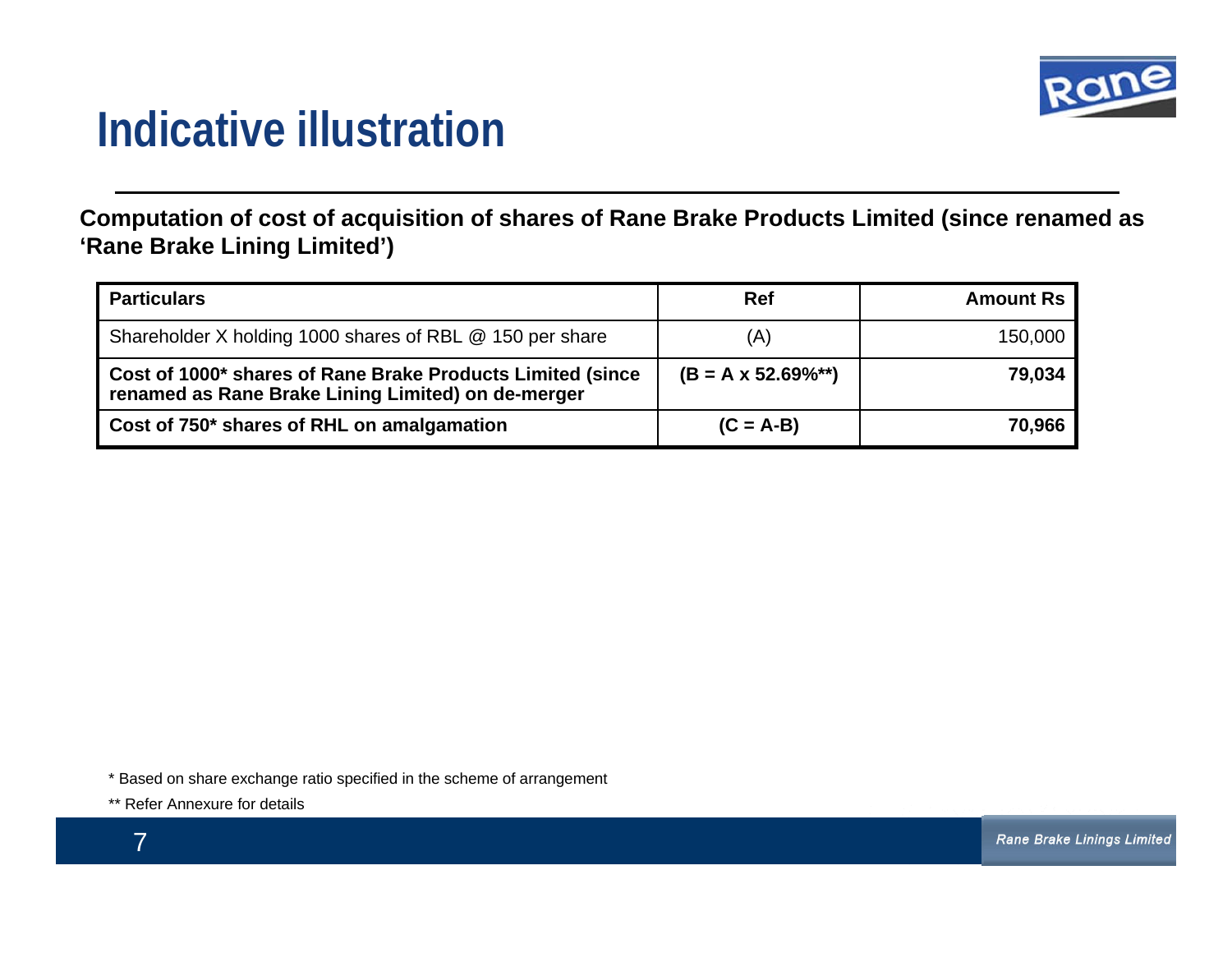

|                                                                                                                             | Rs in '000 |
|-----------------------------------------------------------------------------------------------------------------------------|------------|
| <b>Particulars</b>                                                                                                          | <b>RBL</b> |
| Paid up share capital                                                                                                       | 72150      |
| General reserve                                                                                                             | 944089     |
| Surplus in profit and loss account                                                                                          | 58000      |
| Securities premium account**                                                                                                | 91811      |
| Capital reserve **                                                                                                          |            |
| Capital reserves arising on amalgamation **                                                                                 |            |
| Capital subsidy **                                                                                                          |            |
| <b>Export incentive reserve **</b>                                                                                          |            |
| Less: Miscellaneous expenditure**                                                                                           | (24, 821)  |
| Net worth as on March 31, 2007                                                                                              | 11,41,229  |
| Net book value of assets transferred by RBL to Rane Brake<br>Products Limited (since renamed as 'Rane Brake Lining Limited) | 601,306    |
| Ratio of net book value of assets transferred to net-worth of RBL                                                           | 52.69%     |

#### **Computation of Net-worth of RBL as on March 31, 2007**

\*\* The Act is silent on inclusion / deduction of these items in computing net worth . We have been advised that the same can be included based on a *logical interpretation of the Act*